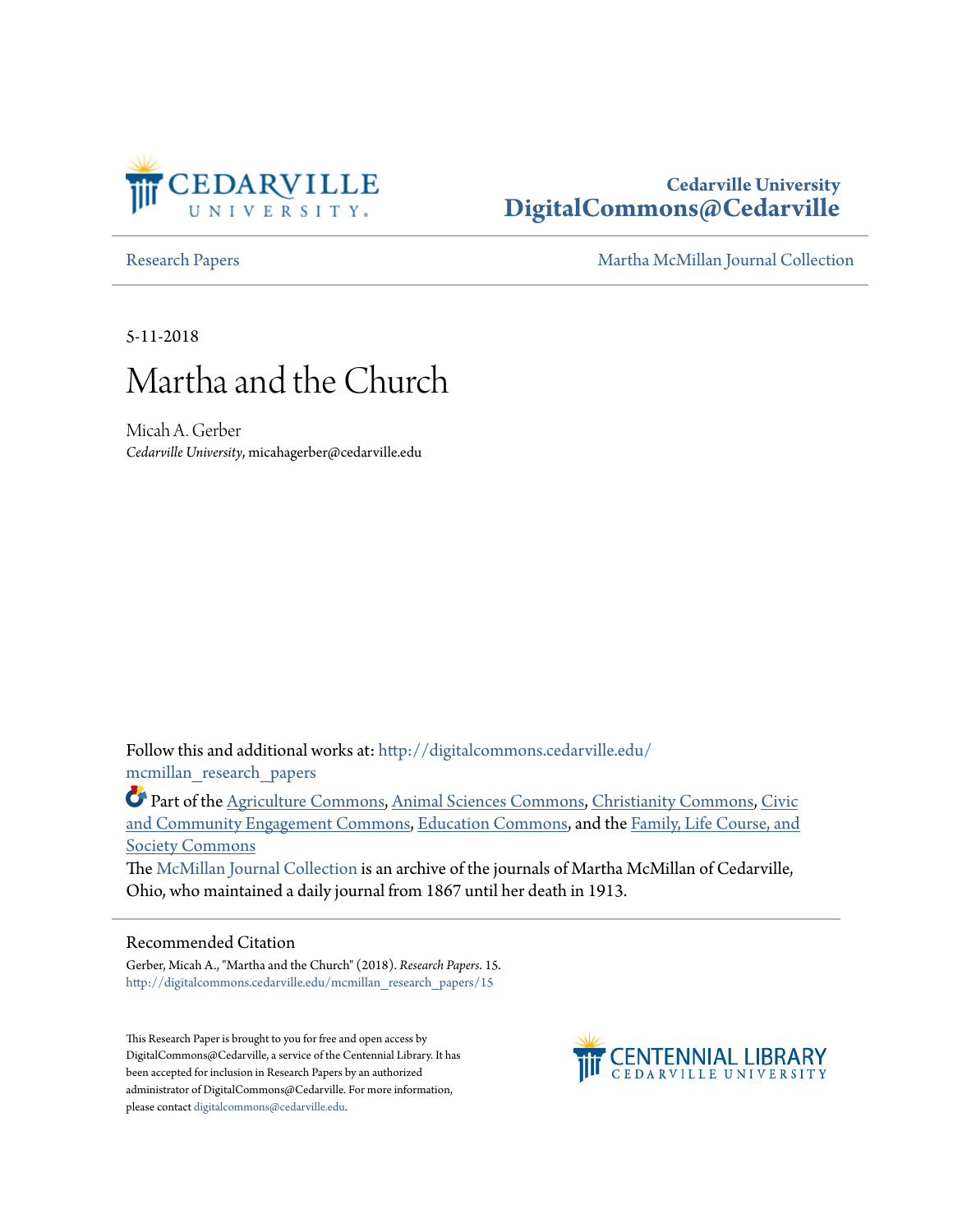Micah A. Gerber

Dr. Wood

Literary Research and Recovery

05/011/2018

#### Martha and the Church

 Martha McMillan was heavily involved in her community. If you follow stereotypes of a woman in the nineteenth century, then in reading that statement means you most likely thought of a woman who goes into town periodically to get provisions or maybe to visit a friend. That is not Martha. Martha lived in a distinctly different time than currently is enjoyed. As we look into her life, it can be seen that modern stereotypes wont work. What this paper will discuss is Martha's involvement in the churches around Cedarville in May through July 1873, how that affected her writing in regard to genre, and a brief history of the churches she would be involved in.

 The journal, in any time period, is an important and treasured possession of the person who wrote it. Martha loved her community and the people that were in it. For Martha, loving her community meant more than just going to town hall meetings and having ladies over to knit. Martha had people at her house constantly and she wrote about it. "11 May Sabb. Pleasant. No one with us on last night for once in a longtime." (McMillan,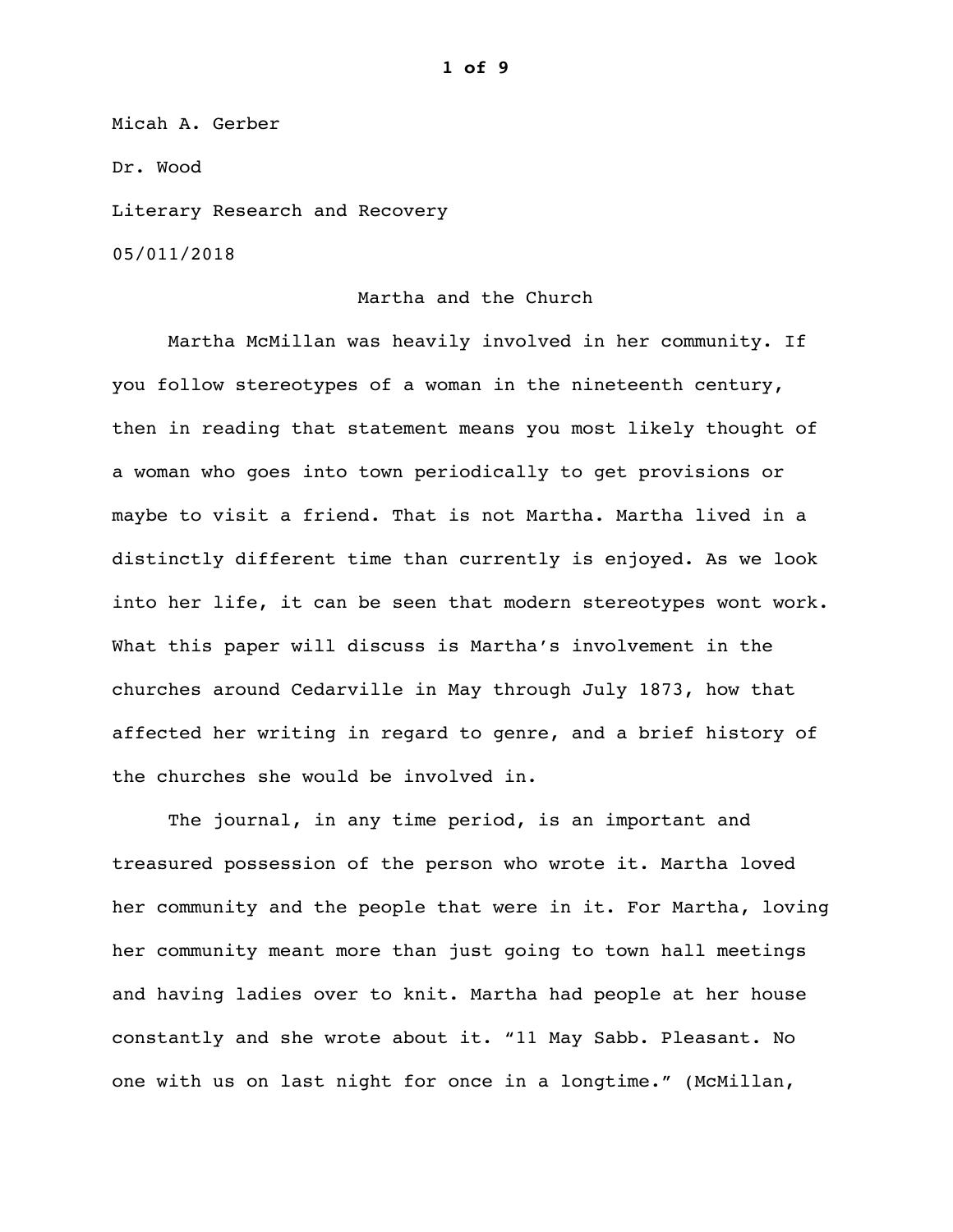May 1873) Note that it has been a long time since she hasn't had lots of people to care for. Having people at her house and running a huge farm did not stop Martha from being faithful to what she saw as valuable. Every Sunday Martha writes about her time in church or if she wasn't in church. During the months of May, June, and July 1873, Martha doesn't talk about sermons as much as she does in other journals. However what we see is more of her involvement in the church at large. Martha discusses where people are, like the fact that Mr. Morton, her pastor, took a trip to the west during the month of June. What this gives us is an idea as to the importance of the church in Martha's life. She cared where her pastor was and who was filling his place. Martha also cared about what was happening in the greater presbyterian church. It is mentioned in her journal during 1873, that a synod meeting will be held in Cedarville at some point in 1874. What Martha is writing about is more than just crops and farm life. She discusses the people she cares about and often processes how she can help them come to know Christ more fully. In an evening in June of 1873, the McMillan family reads the Gospel of John. These kind of events are typical of what Martha writes about.

 Life writing is a unique genre because of its broad range of writing styles and internal genres. Although as a whole life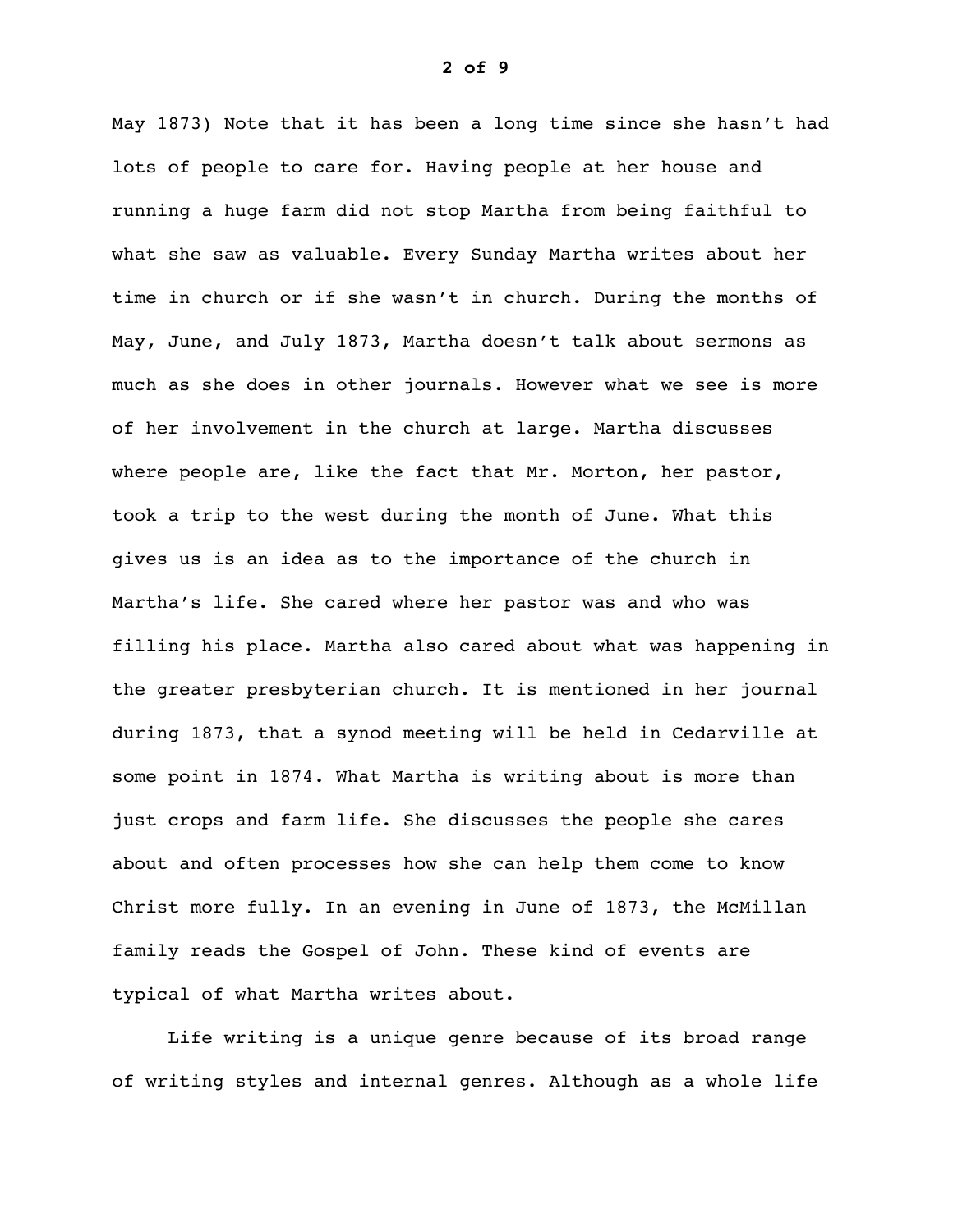writing is a genre, there are many facets of the genre that fit into a complicated mesh of sub-genres. Because of the broad range of topics and styles that the genre can cover, it can be difficult to define what exactly fits into life writing. Suzanne Bunkers attempts to do so when she says, "Each diary was created in a specific historical, socio-economic, ethnic, and geographical context; by virtue of specificity of context, therefore, no one diary can rightfully be called 'typical' of all diaries written by nineteenth-century women." (Bunkers 15-17) As Bunkers mentioned, the context of the piece is vital in our understanding of the text's value and our ability to be able to read the text well. Martha's journals definitely aren't typical, bunkers makes that statement well. Of the potential topics offered that could be talked about Martha addresses all of them. She talks about religion, farm life, and personal life. Margo Culley speaks to the general sub genres that are found in life writing, they are religious, secular, and exploration of self. A religious journal will describe a person's personal walk with Christ or their development in Him. A secular journal deals with the everyday affairs of life such as politics, community events, and education. A journal that explores self is one that is far more personal. In this type, a persons life is more visible. Its how they process their day. How they understand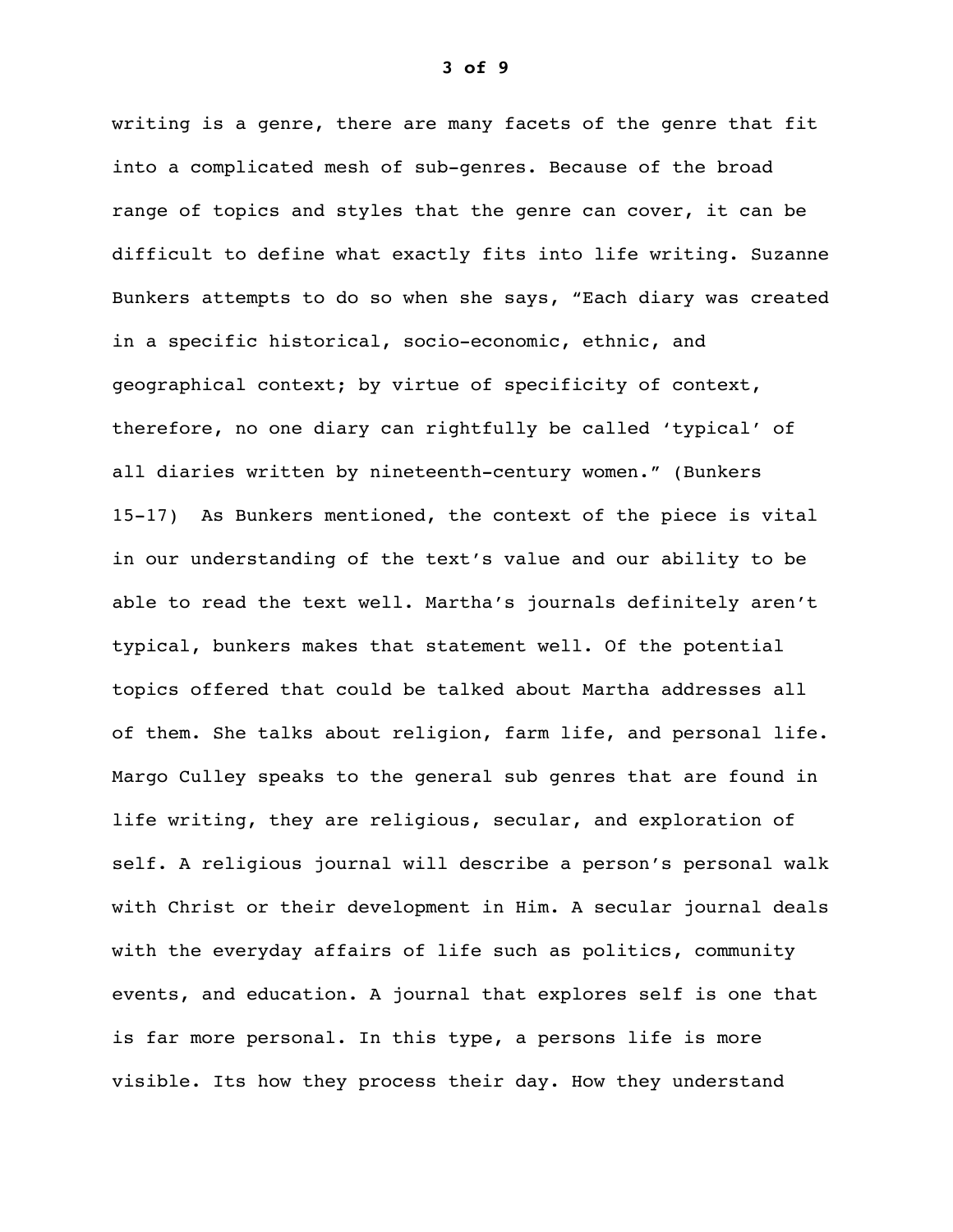life. (Culley) Sometimes a life writing will fit this criteria and sometimes there are writers that don't fit into a category but combine two or even all three. Martha covers all of these genres and even moves into some twentieth century tendencies.

 Martha McMillan wrote in the 19th and early 20th Century. Through her writing we see many aspects of farm life and spiritual life in the 19th Century. The other thing that you find in her is a deep ability to process life. She represents a unique ability to write in all three genres. Martha's journals speak frequently of the spiritual growth of the community as well as her own spiritual understanding and development. Martha also addresses the duties of the farm, the age of the children, and the many people that came and were a part of the huge farm that James and Martha ran in Cedarville. Martha frequently self reflects in her writing giving us insight into her as a person and her thoughts. All these aspects come together to make a unique mixture of all three categories and breaking many of the bounds that Culley speaks to. The importance of Martha not fitting the mold set out by Culley is that it shows Martha's unique ability to write and tell a whole spectrum of information in one set of documents.

 Martha is seen as a balanced person due to the way she writes and it speaks to her ability to live in the intensity of

**4 of 9**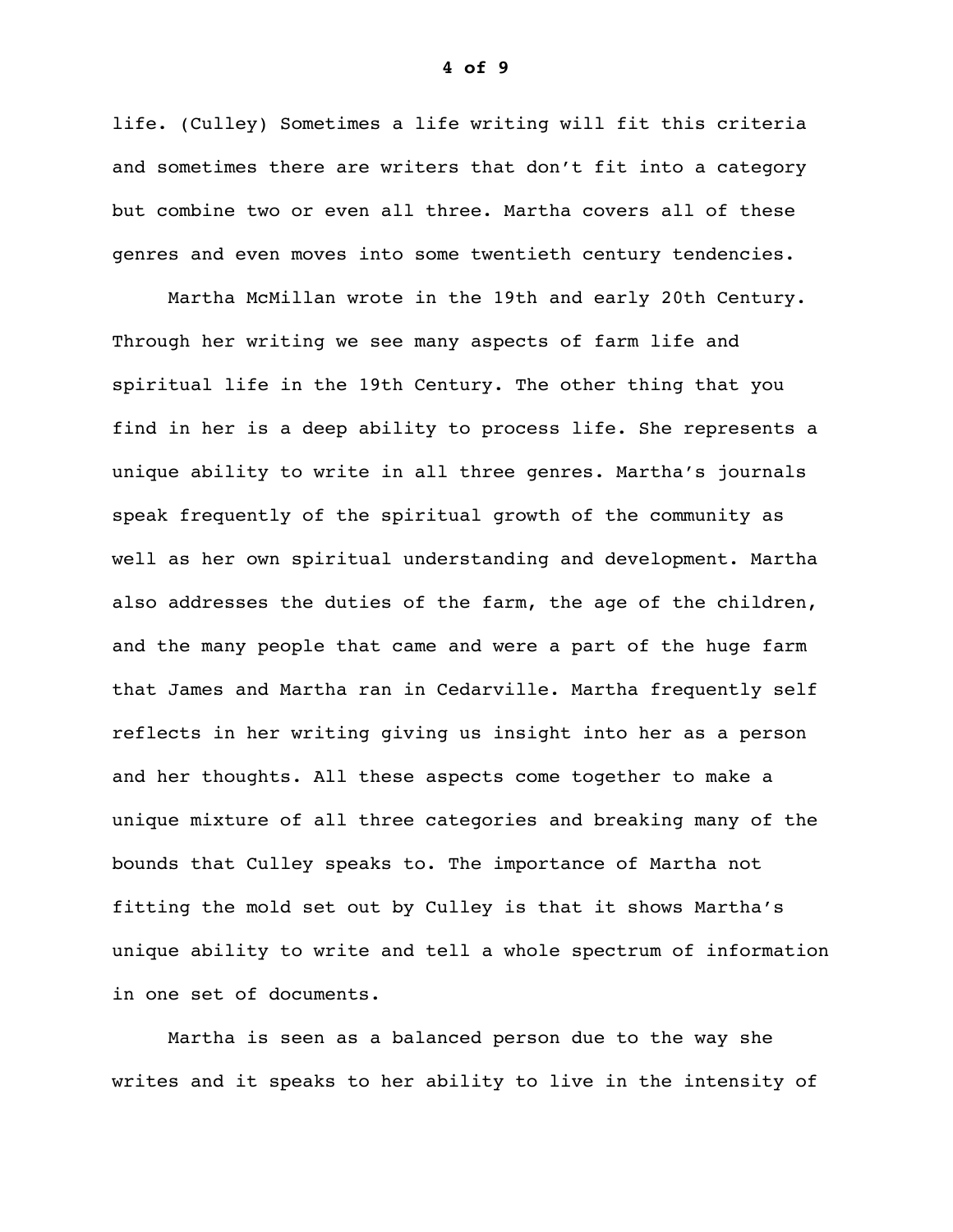a farm. "Synod will meet on next year at our church in C- Harlan has been sick all day has had another chill Jamie out with the men at the corn planting this P.M." (McMillan, May 1873) The insight you receive into a 19th Century woman's life is immense in the context of the ability to weave faith, family, and farm. Martha's journals always cover the things she found important in life. For Martha nothing is mundane. She writes about everything. Not conforming to a standard found through other written texts making it clear that she is open to speaking openly in her journal. The ideas of what a 19th Century woman should be are different than what Martha looks like. Martha doesn't fit anywhere. She has a style distinctly her own. This makes her an in-depth person to look into as well as her writing a unique piece of literature to study. For her audience this text would have given insight both into her personal life but also into her farm and spiritual life. The beauty of life writing is that it gives you a clear depiction of what a person thought, did, and cared about. For an audience to read another persons unabridged perspective is to give us insight into how we can be better individuals and people.

 Martha McMillan dedicated herself to her community. As she records the goings on of the village in her journal, it can be seen that she not only cares about the social and political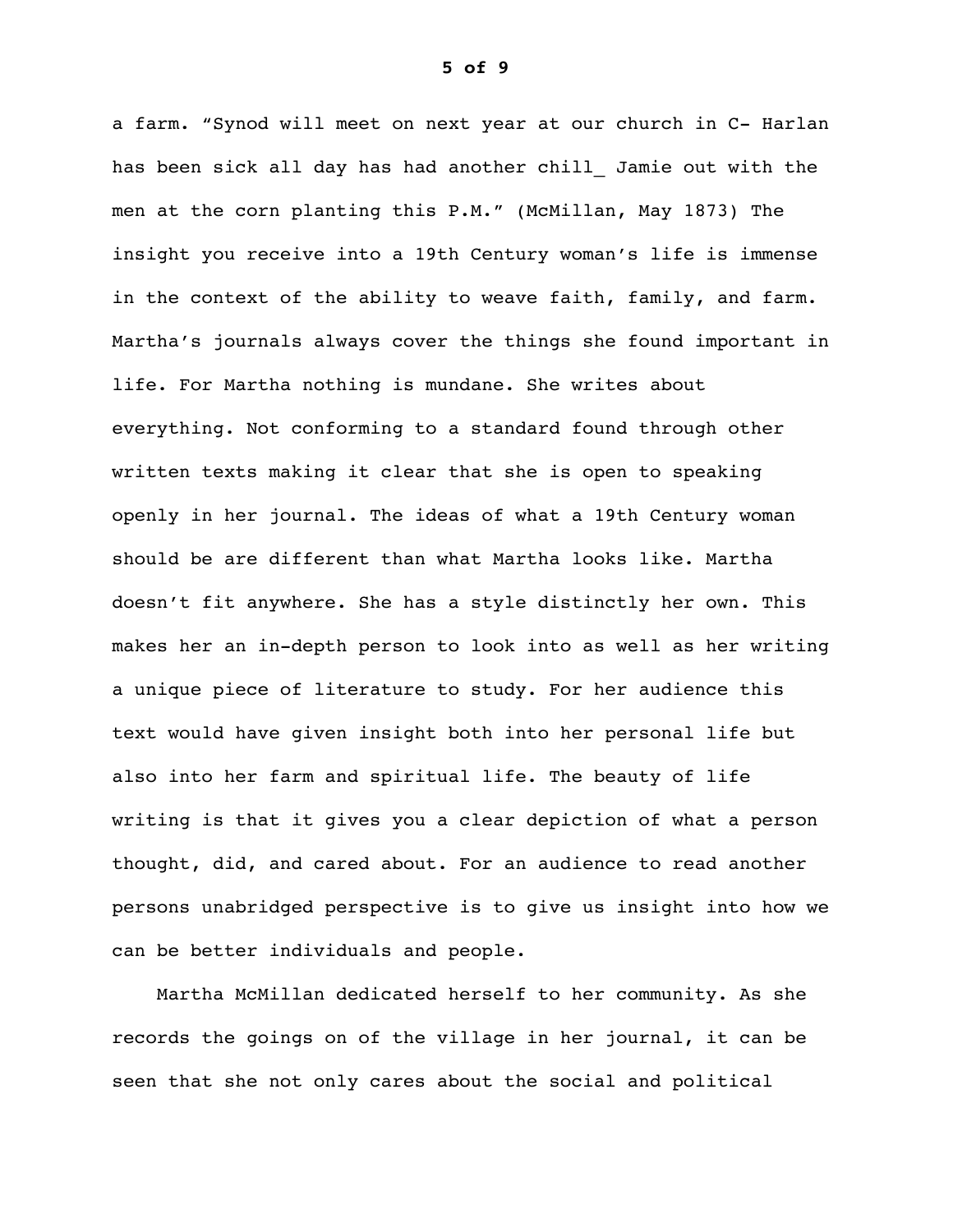aspect of life but also the spiritual. Life writing must be understood in the context of the time it was written as well as the environment. Martha forms a unique piece of life writing that can only really be understood in the context of the family she was a part of and the village she lived in. One of the things that influenced Martha heavily was the church she attended.

 Over the course of Martha's life, the church changed and grew in Cedarville. For Martha faith is first priority. Martha loved the Presbyterian Church particularly in regard to her Scottish heritage as a Covenanter. It is clear by Martha's family and up-bringing that she was encouraged towards a more conservative political and religious view. Who you marry tells a lot about you. In a list of ministers of the Reformed Presbyterian Church in Cedarville, McMillans are mentioned as leaders both historically and as ministers sent from the church in Cedarville. (Church, pg. 1) James and Martha served the church for many years, though James wasn't quite as dedicated as his ancestors. Both James and Martha attended the reformed Presbyterian Church. Gavin McMillan and Hugh McMillan were predecessors to James Morton who pastored Martha for over forty years. Martha married into a family with a good amount of religious heritage. What we know of Martha before she was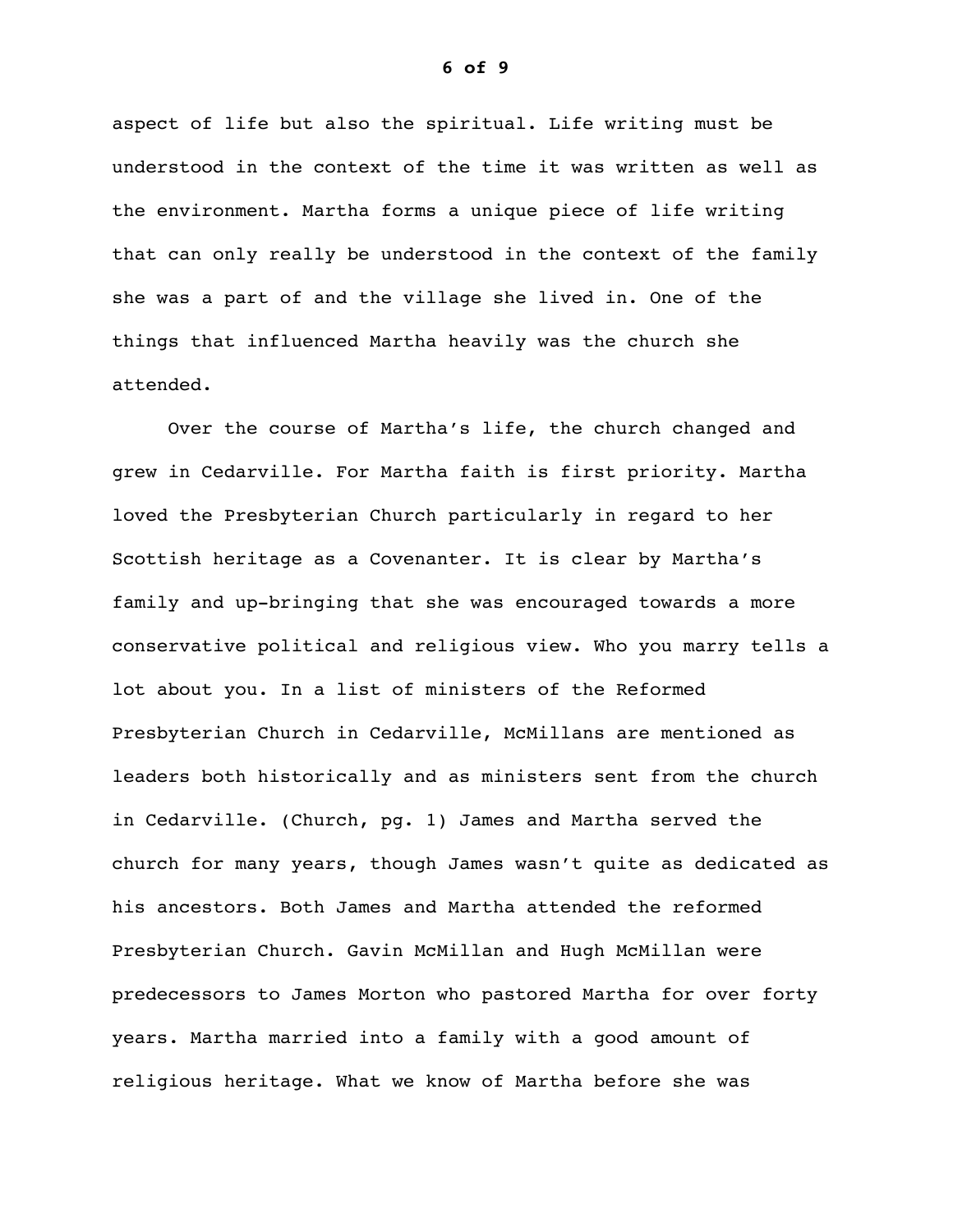married is that she went to seminary and that her brother David Murdock was a minister in the Presbyterian Church. Seminary for Martha is less spiritual and more of a high school strictly for girls. Martha loved her community and she loved her church. She also challenged her children to be a part of ministry. Murray Murdoch says, "Homer McMillan, a pastor and secretary to the Presbyterian Church, U.S.A." (Murdoch, pg. 24) Martha's son Jason also became a minister. It can be seen that Martha's dedication to the church not only was for herself but it made itself evident in her legacy to her children. Martha lived as a member of her church community but more importantly as a Covenanter.

 Martha was a Presbyterian but particularly a Covenanter. There are two main types of Presbyterians, united and reformed. Covenanter is a label placed upon the Reformed Presbyterians. Generally speaking, a Covenanter is more conservative than a Presbyterian who goes to a United Presbyterian Church. There is a lot of history behind the name McMillan and the Reformed Presbyterian church. In 1743 Reverend John McMillan and Reverend Thomas Nairn re-established the Reformed Presbytery of Scotland. (Synod, pg. 25) The reason it needed to be reestablished was because it had been destroyed by church structure not found in the reformed church and by Catholic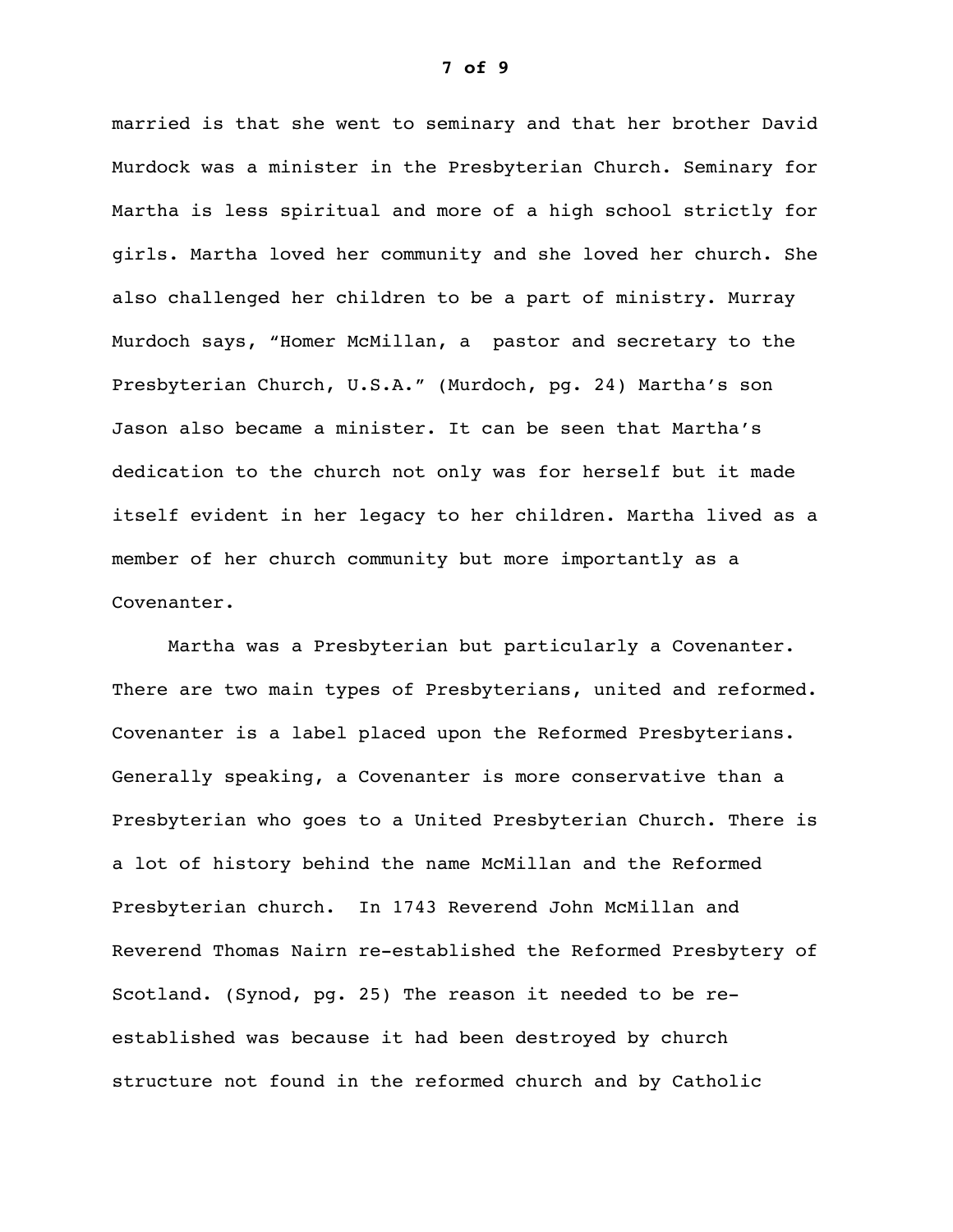belief in England. America eventually received this group with open arms. Presbyteries were established in Philadelphia, Pittsburg, Ohio, and in the West. (Synod, pg. 27) Martha would become familiar with these as family members became heavily involved in the different areas that the church asked them to be a part of. Often in Martha's journals we will hear about a visiting preacher from a different presbytery. On June sixteenth she writes, "The funeral exercises were conducted by Rev [Boyd]. Mr Morton being absent on a visit to the west." (McMillan, June 1873) When this happens Martha often speaks more about what she thought of the sermon in her journal. Because of when Martha began her journal, there was religious and political turmoil. The Presbyterian church at large was trying to figure out what they were to think about political issues due to the Civil war. Martha often writes about the different changes that are occurring in the church. Martha directs the reader towards times in history where the church was struggling to figure out doctrine. On May twenty-ninth "Bro Robert returned on last night from attending the meeting of Synod at Pittsberg. Synod will meet on next year at our church in C-…" (McMillan, May 1873) Synods would be held in Cedarville that would be attended by Martha's pastoral family member. (Chesnut, pg. 47-54) Martha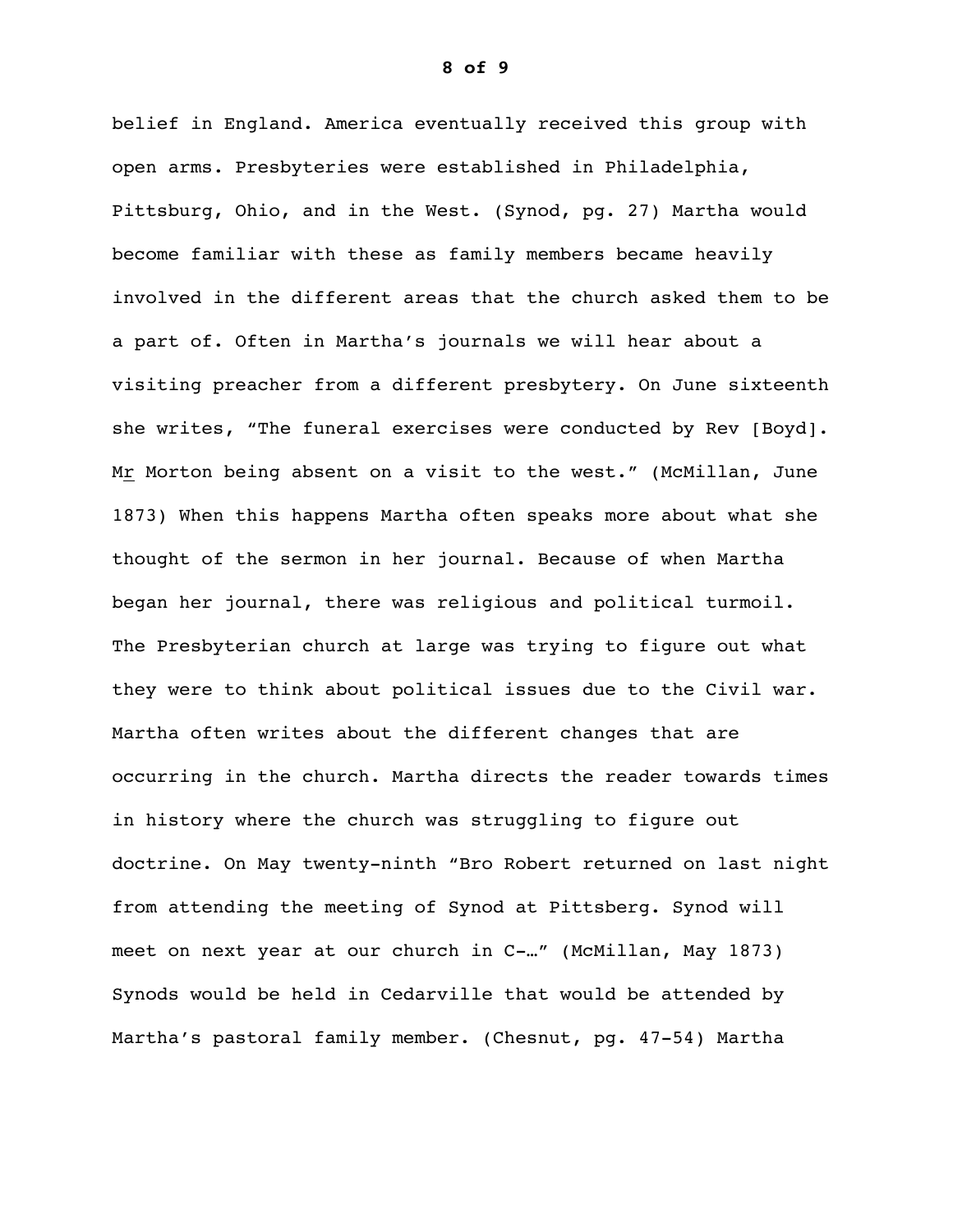loved knowing and reminding herself that she was part of the greater body of Christ.

 Martha wasn't just a Sunday school teacher or a relative of pastors. Martha engaged in the church. The church was part of who Martha was. Martha wrote a lot about general happenings on the farm. When Martha processes her day she deals with family, community, and church. What is seen in Martha is that there is no secular religious divide and that provides something for modern culture to learn from. If christian culture acted more like Martha did in regard to church, the world would be a better place. Understanding Martha helps a reader to understand what it is to live in the world but not of it. Martha impacted the people around her and that changed her town. Carol Lee describes Martha's journals by saying, "Tucked away inside Cedarville's library archives is a treasure…Martha McMillan had no special qualification to write this journal…But no question, she was a witness to the changes in American life at the turn of the century". (Lee, pg 1) Martha helps the reader to understand what being a church member looks like and it is interesting to absorb her perspective on the whole subject. Reading Martha McMillan will give you insight into a true nineteenth century woman and to the body of Christ that she loved being a part of.

#### **9 of 9**